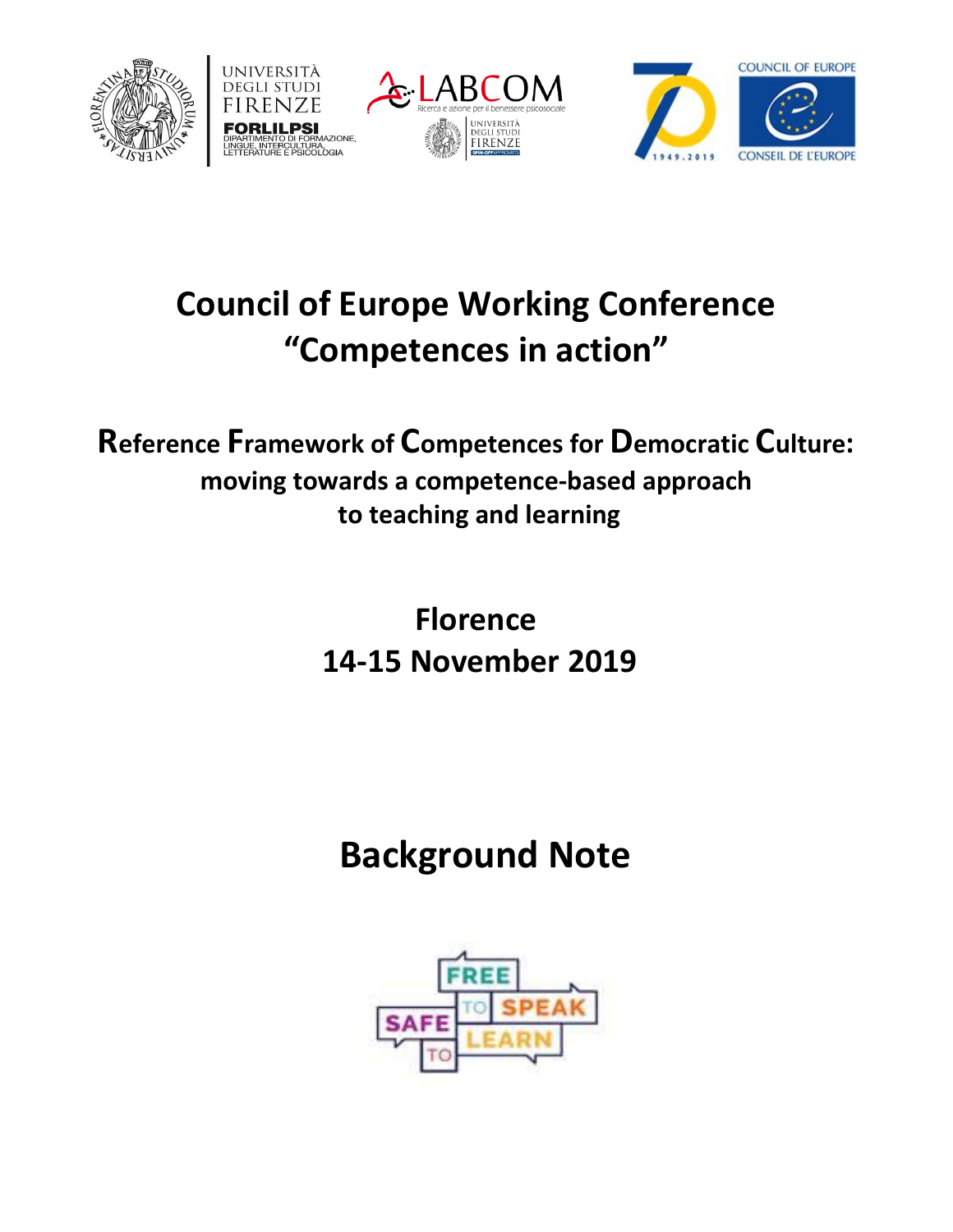

 $\overline{a}$ 







### **Council of Europe Reference Framework of Competences for Democratic Culture (RFCDC) & Democratic Schools Network**

Education is crucial to developing the democratic culture that democratic institutions and societies need to function in practice<sup>1</sup>. The Council of Europe Reference Framework of Competences for Democratic Culture (RFCDC) offers a systematic approach to educational processes at all levels by introducing in the education system the kind of competencesfor democratic culture children and young people should develop at different levels of formal education in a coherent and comprehensive way.

It aims to assist in the preparation for lifelong active democratic citizenship of all learners in education and training by equipping them with the necessary competences (values, attitudes, skills, knowledge and critical understanding) that will enable them to engage as active citizens in democratic and diverse societies.

To perform well their role as the preparatory micro-systems for democratic culture, schools of all levels need to be strengthened and empowered to exercise this role in a meaningful way.

The objective of the current phase of the Council of Europe RFCDC is to support its implementation at national, regional and European level, with particular focus on assisting educational practitioners as well as supporting institutional settings that would favour such initiatives.

Schools are increasingly seen as places where solutions to problems or everyday concerns may be developed, tested and adapted to specific circumstances. They potentially promote the concept of democratic school culture by the content taught, and by training, information, practices and activities aimed at enabling the development of values, attitudes and skills. They also potentially build up knowledge and critical understanding that strengthens students' capacity to exercise and defend their democratic rights and assume responsibilities in society, to value diversity and to play an active role in democratic life with the aim of promoting and defending democracy, human rights and the rule of law.

In this respect, the Council of Europe Democratic Schools Network brings together schools from across Europe to share their practices and learn from each other how democracy and human rights can be better developed as a day-to-day practice in schools. The members of this Network implement the RFCDC and further disseminate their experience with a view to identifying and promoting good practice and addressing any difficulty encountered.

 $1$  Rec CM/Rec (2012)13 of the Committee of Ministers to member States on ensuring quality education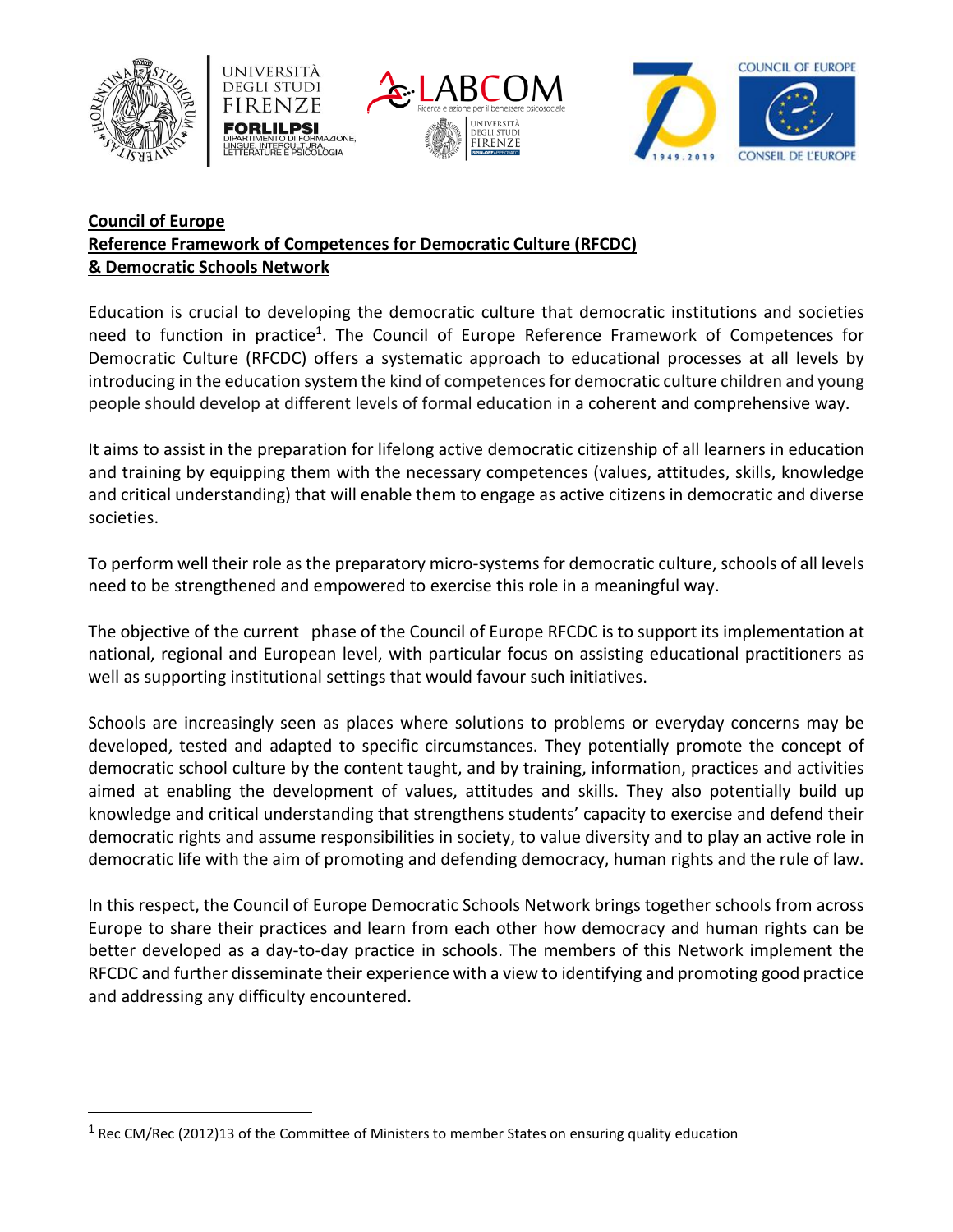







#### **The Conference**

Given the importance of strengthening and further developing democratic culture in schools by involving all actors in a whole-school approach, the Council of Europe is advocating a competencebased approach to teaching and learning, with its Reference Framework of Competences for Democratic Culture as the main tool.

This conference will contribute to introducing this approach in practice by offering specific feedback and training on the RFCDC to practitioners from schools across Europe. It will bring together academics, experts, teacher trainers, teachers and school representatives, and offer a forum for discussing achievements as well as challenges in the RFCDC implementation. The implementation of the RFCDC through participatory pedagogical methods for fostering the competence-based approach to teaching and learning will also be introduced in practice. The conference will also link to the Democratic Schools Network and the important work done on Competences for Democratic Culture and other EDC/HRE <sup>2</sup> themes in schools across Europe by presenting and highlighting their practices.

The two-day event will be structured in plenary sessions/ panel discussions/ interactive exchanges and parallel workshops.

The first day plenary session work will focus on the key role of the RFCDC in building a democratic school culture, followed by an induction on the RFCDC tools (Descriptors, Portfolio, Reflection Tool) in parallel rotating workshops. Discussions will continue with an interactive exchanges session which will look at the place of the RFCDC in schools as a common ground for connecting, sharing experience and discussing practices. Concrete examples from school practices and lessons learned will be presented and discussed and meaningful practices will be identified and disseminated.

On the second day, the plenary session discussions will address the importance of participatory pedagogical methods for fostering the competence-based approach to teaching and learning. The parallel workshops to follow will deal with a) the importance of the Service-Learning Approach for enhancing students' empowerment and undertaking of responsibilities within school communities, b) improving critical thinking for addressing controversial issues through participatory methods and strategic communication and dialogue, and c) techniques suitable for improving well-being and resilience at schools. All participatory pedagogical methods will link to the RFCDC and the themes of the "Free to Speak, Safe to Learn-Democratic Schools for All" project.

An exhibition of school practices will run during the first day of the conference.

 $\overline{a}$ 

<sup>&</sup>lt;sup>2</sup> Education for Democratic citizenship and Human Rights Education